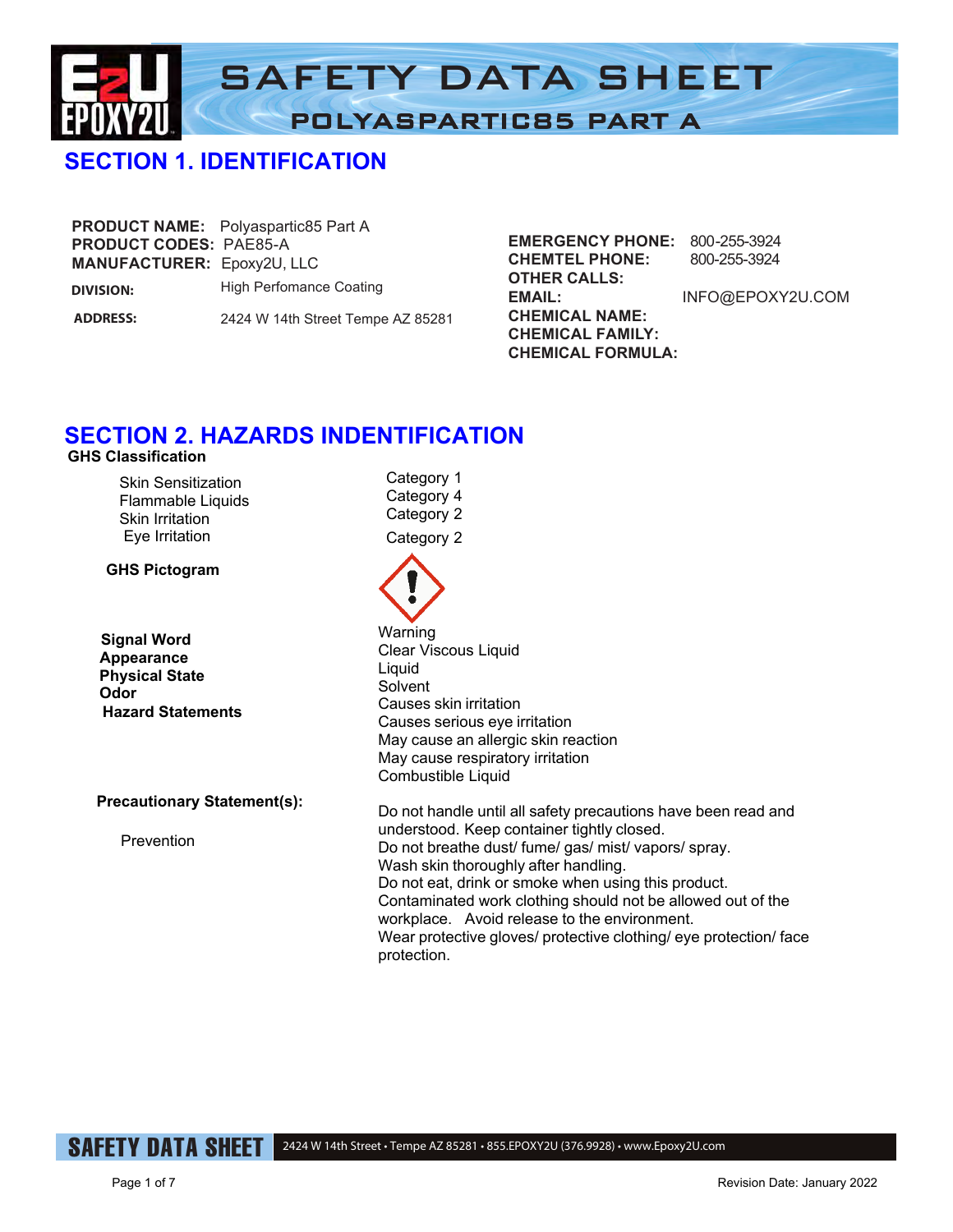|                              | <b>SAFETY DATA SHEET</b>                                                                                                                                                                                                                                                                                                                                                                                                                                                                                                                                                                                                                                                                                                                             |
|------------------------------|------------------------------------------------------------------------------------------------------------------------------------------------------------------------------------------------------------------------------------------------------------------------------------------------------------------------------------------------------------------------------------------------------------------------------------------------------------------------------------------------------------------------------------------------------------------------------------------------------------------------------------------------------------------------------------------------------------------------------------------------------|
|                              | <b>POLYASPARTIC85 PART A</b>                                                                                                                                                                                                                                                                                                                                                                                                                                                                                                                                                                                                                                                                                                                         |
| Response                     | IF SWALLOWED: rinse mouth. Do NOT induce vomiting.<br>IF ON SKIN (or hair): Remove/ Take off immediately all contaminated<br>clothing. Rinse skin with water/ shower.<br>IF INHALED: Remove victim to fresh air and keep comfortable for<br>breathing.<br>IF IN EYES: Rinse cautiously with water for several minutes. Remove<br>contact lenses, if present and easy to do. Continue rinsing.<br>Call a POISON CENTER or doctor/ physician if you feel unwell.<br>Take off contaminated clothing and wash before reuse.<br>If skin irritation or rash occurs: Get medical advice/attention.<br>If eye irritation persists: Get medical advice/attention.<br>In case of fire: Use dry sand, dry chemical or alcohol-resistant foam for<br>extinction. |
| Storage<br>Disposal          | Store in a well-ventilated cool place. Keep container tightly closed. Store<br>locked up.                                                                                                                                                                                                                                                                                                                                                                                                                                                                                                                                                                                                                                                            |
| <b>Hazards not otherwise</b> | Dispose of contents/ container to an approved waste disposal plant.                                                                                                                                                                                                                                                                                                                                                                                                                                                                                                                                                                                                                                                                                  |
| classified                   | Combustible<br>Severe eye irritant<br>Severe respiratory irritant<br>May cause sensitization by skin contact                                                                                                                                                                                                                                                                                                                                                                                                                                                                                                                                                                                                                                         |

# **SECTION 3. COMPOSITION/INFORMATION ON INGREDIENTS**

| <b>Components</b>                  | <b>CAS Number</b> | % by Weight |
|------------------------------------|-------------------|-------------|
| <b>Aspartic Ester</b>              | TD.               | 70-100      |
| Trimethylpentanediol Diisobutyrate | 6846-50-0         | $2 - 10$    |

*Note*: This product may contain additional ingredients that are classified as non-hazards or at a very small concentration that do not meet the regulatory concentration limits for disclosure.

# **SECTION 4. FIRST-AID MEASURES**

| <b>General Advice</b>                                               | Move out of dangerous area. Consult a physician with this SDS. Seek<br>medical advice. If breathing has stopped or is labored, give assisted<br>respirations. Supplemental oxygen may be indicated.<br>If the heart has stopped, trained personnel should begin<br>cardiopulmonary resuscitation immediately. |
|---------------------------------------------------------------------|---------------------------------------------------------------------------------------------------------------------------------------------------------------------------------------------------------------------------------------------------------------------------------------------------------------|
| <b>Eye Contact</b>                                                  | Immediately flush eyes with plenty of water for at least 20 minutes.<br>Check and remove any contact lenses. Continue rinsing.<br>Get medical attention if irritation persists.                                                                                                                               |
| <b>Skin Contact</b>                                                 | Take off contaminated clothing and shoes immediately.<br>Wash off with soap and plenty of water for at 20 minutes.<br>Get medical attention if irritation develops or persists.                                                                                                                               |
| <b>Inhalation</b>                                                   | Move to fresh air and keep at rest in a position comfortable for breathing.<br>If not breathing or breathing is irregular, provide artificial respiration<br>or give oxygen by trained personnel.<br>Get medical attention immediately.                                                                       |
| Ingestion                                                           | Never give anything by mouth to an unconscious person.<br>DO NOT induce vomiting. Rinse mouth with water.<br>Get medical attention immediately.                                                                                                                                                               |
| <b>Most Important Symptoms/</b><br><b>Effect, Acute and Delayed</b> | Repeated and/or prolonged exposure to low concentrations of vapors<br>and/or aerosols may cause: Sore throat, eye disease, skin disorders,<br>allergies, asthma, and neurological disorders.                                                                                                                  |

#### **Immediate Medical Attention and Special Treatment**

*Note to Physicians*: Application of corticosteroid cream has been effective in treating skin irritation.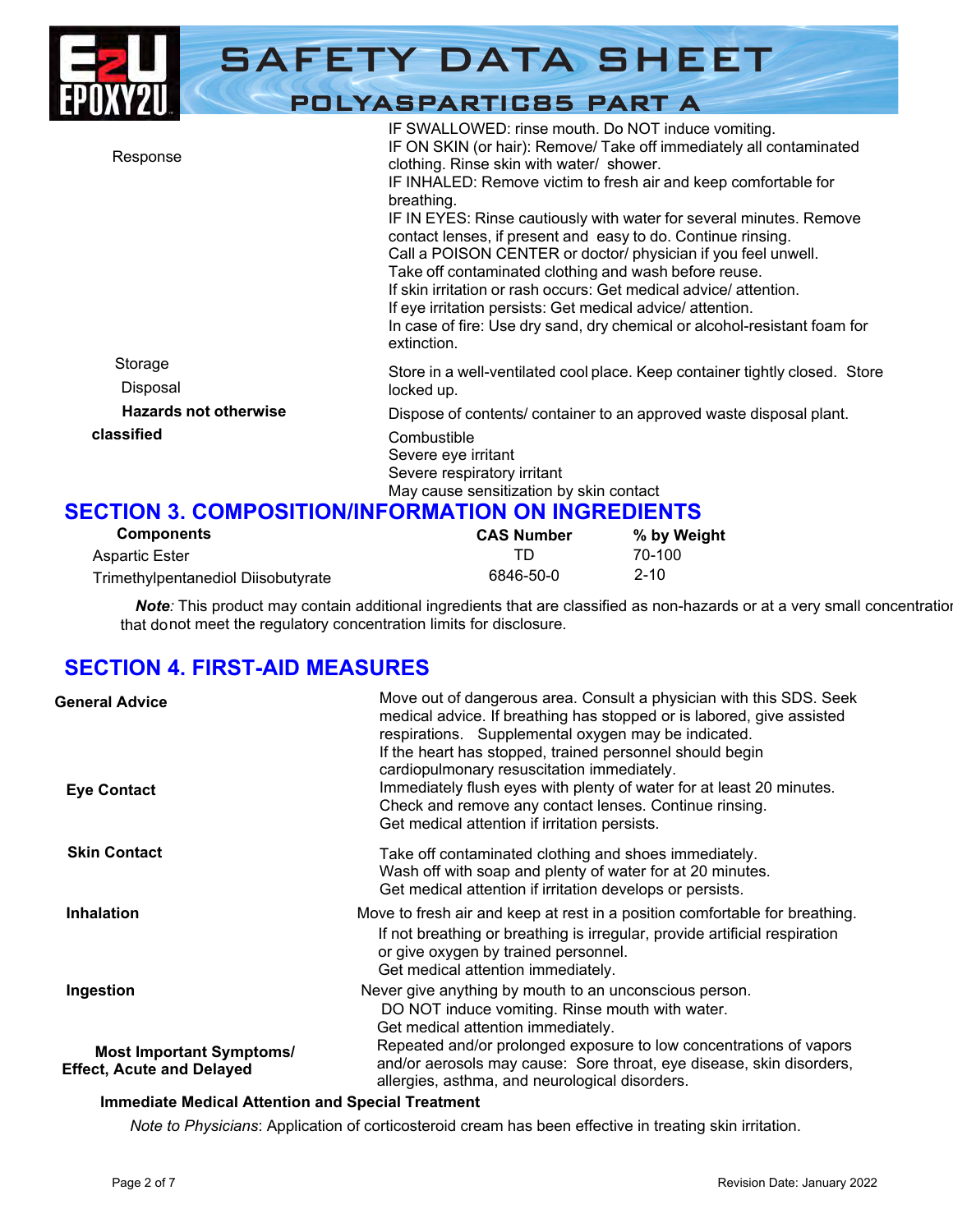

## **SECTION 5. FIRE FIGHTING MEASURES**

| Suitable Extinguishing Media                     | For small (incipient) fires, use media such as "alcohol" foam, dry<br>chemical, or carbon dioxide.                      |
|--------------------------------------------------|-------------------------------------------------------------------------------------------------------------------------|
|                                                  | For large fires, apply water from as far as possible.                                                                   |
|                                                  | Use very large quantities (flooding) of water applied as a mist or spray;<br>solid streams of water may be ineffective. |
|                                                  | Cool all affected containers with flooding quantities of water.                                                         |
| Specific Hazards                                 | Incomplete combustion may form carbon monoxide.                                                                         |
| Arising from the<br><b>Substances of Mixture</b> | May generate ammonia gas. May generate toxic nitrogen oxide gases.<br>Burning produces noxious and toxic fumes.         |
|                                                  | Downwind personnel must be evacuated.                                                                                   |
|                                                  | Use personal protective equipment.                                                                                      |
| <b>Special Protective</b>                        | Wear self-contained breathing apparatus for firefighting if necessary                                                   |
| Equipment for<br><b>Firefighters</b>             | Do not allow run-off from firefighting to enter drains or water courses.                                                |

Further Information

Fire residues and contaminated fire extinguishing water must be disposed of in accordance with local regulations.

# **SECTION 6. ACCIDENTAL RELEASE MEASURES**

| Personal                         | Wear suitable protective clothing, gloves, and eye/face protection. |  |
|----------------------------------|---------------------------------------------------------------------|--|
| Precautions,                     | Avoid breathing vapors/mist/gas.                                    |  |
| Protective Equipment,            | Ensure adequate ventilation. Remove all sources of ignition.        |  |
| and Emergency                    | Evacuate personnel to safe areas.                                   |  |
| <b>Producers</b>                 | Beware of vapors accumulating to form explosive concentrations.     |  |
|                                  | Vapors can accumulate in low areas.                                 |  |
| <b>Environmental Precautions</b> | For personal protection see section 8.                              |  |
|                                  | Prevent further leakage or spillage if safe to do so.               |  |
|                                  | Do not let product enter drains.                                    |  |
| Methods and Materials for        | Discharge into the environment must be avoided.                     |  |
| Containment and Cleaning-up      | Soak up with inert absorbent material and dispose of as             |  |
| <b>Additional Advice</b>         | hazardous waste. Keep in suitable, closed containers for disposal.  |  |
|                                  | For disposal see section 13.                                        |  |

# **SECTION 7. HANDLING AND STORAGE**

| Precautions for Safe Handling      | Avoid contact with skin and eyes. Avoid inhalation of vapor or mist.<br>Put on appropriate personal protective equipment before handling.<br>Keep away from sources of ignition - No smoking.<br>Take measures to prevent the buildup of electrostatic charge. |
|------------------------------------|----------------------------------------------------------------------------------------------------------------------------------------------------------------------------------------------------------------------------------------------------------------|
| <b>Conditions for Safe Storage</b> | Store in cool place.<br>Keep container tightly closed in a dry and well-ventilated place.<br>Containers which are opened must be carefully resealed and kept upright<br>to prevent leakage.                                                                    |
| Hygiene Practice                   | Eating, drinking and smoking should be prohibited in areas where this<br>material is handled.<br>Wash hands thoroughly after handling.                                                                                                                         |

# **SECTION 8. EXPOSURE CONTROLS / PERSONAL PROTECTION**<br>Use process enclosures, local exhaust ventilation, one

Use process enclosures, local exhaust ventilation, or other engineering controls to keep worker exposure to airborne contaminants below recommended exposure limits.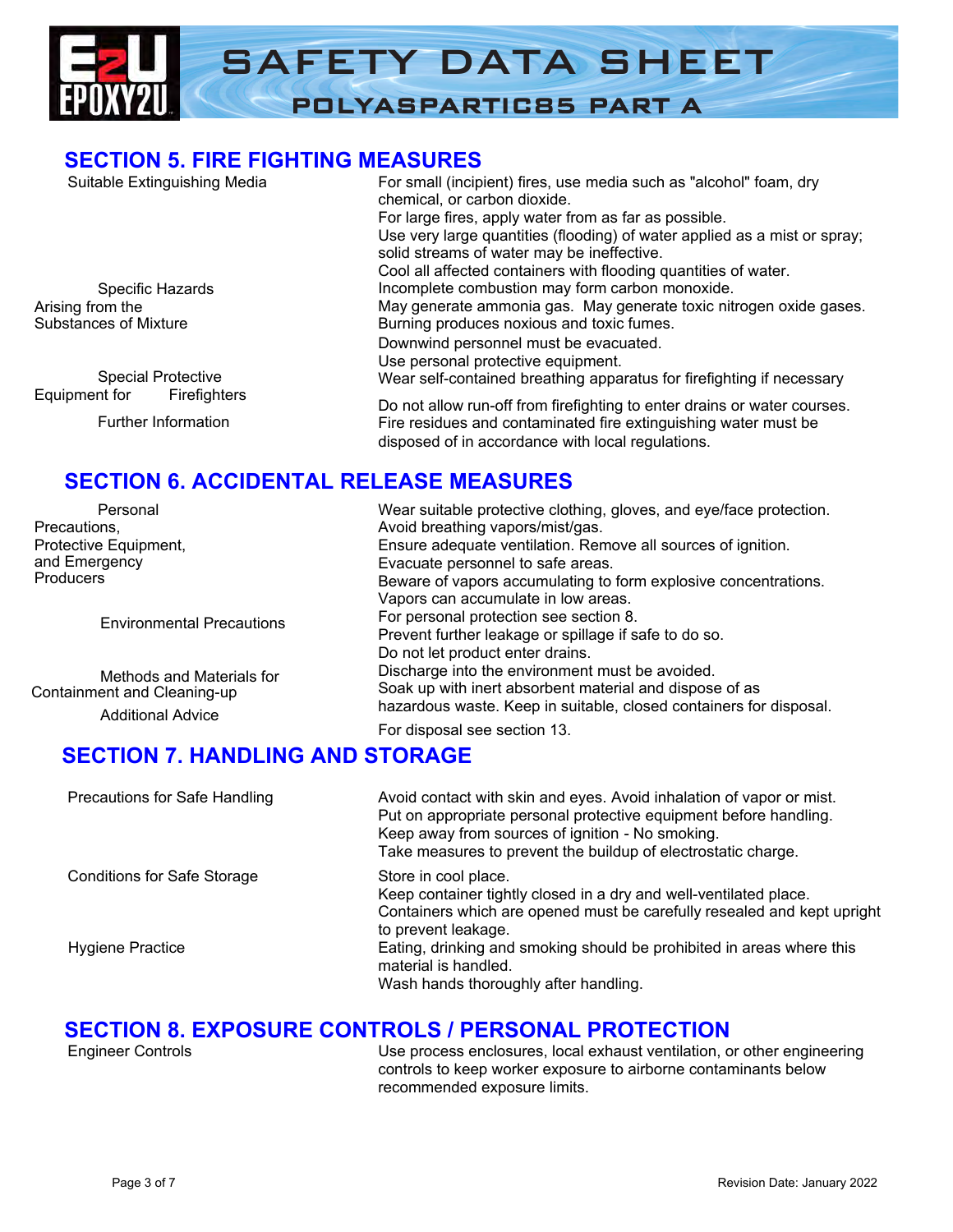

|                                        | effective to perform satisfactorily and meets OSHA or other recognized standards.<br>Handle in accordance with good industrial hygiene and safety practice.<br>Wash hands before breaks and at the end of workday.                                                                                                                                                                                                                                           |
|----------------------------------------|--------------------------------------------------------------------------------------------------------------------------------------------------------------------------------------------------------------------------------------------------------------------------------------------------------------------------------------------------------------------------------------------------------------------------------------------------------------|
| <b>Personal Protection Equipment -</b> |                                                                                                                                                                                                                                                                                                                                                                                                                                                              |
| Eye/Face Protection                    | Tightly fitted safety goggles.<br>Face shield (8-inch minimum).<br>Use equipment for eye protection tested and approved under appropriate<br>government standards such as NIOSH (US) or EN 166(EU).                                                                                                                                                                                                                                                          |
| <b>Skin Protection</b>                 | Handle with gloves. Gloves must be inspected prior to use.<br>Use proper glove removal technique (without touching glove's outer surface) to<br>avoid skin contact with this product.<br>Dispose of contaminated gloves after use in accordance with applicable laws and<br>good laboratory practices.<br>Wash and dry hands after handling or before eating, drinking, or smoking.                                                                          |
|                                        | If used in solution, or mixed with other substances, and under conditions which<br>differ from EN 374, contact the supplier of the CE approved gloves.<br>This recommendation is advisory only and must be evaluated by an industrial<br>hygienist and safety officer familiar with the specific situation of anticipated use<br>by our customers.<br>It should not be construed as offering an approval for any specific use scenario.                      |
| <b>Body Protection</b>                 | Impervious clothing.<br>Closed-toe shoe.<br>Flame retardant antistatic protective clothing.<br>The type of protective equipment must be selected according to the concentration<br>and amount of the dangerous substance at the specific workplace.                                                                                                                                                                                                          |
| <b>Respiratory Protection</b>          | Where risk assessment shows air-purifying respirators are appropriate use a full-<br>face respirator with multipurpose combination (US) or type ABEK (EN 14387)<br>respirator cartridges as a backup to engineering controls.<br>If the respirator is the sole means of protection, use a full-face supplied air<br>respirator. Use respirators and components tested and approved under appropriate<br>government standards such as NIOSH (US) or CEN (EU). |
| <b>Environmental Exposure Controls</b> | Prevent further leakage or spillage if safe to do so.<br>Do not allow product enter into sewers or waterways.                                                                                                                                                                                                                                                                                                                                                |

Wear appropriate personal protective equipment where such systems are not

## **SECTION 9. PHYSICAL AND CHEMICAL PROPERTIES**

| <b>Physical State</b>                 | Viscous liquid    |
|---------------------------------------|-------------------|
| Color                                 | Clear             |
| Odor                                  | Solvent           |
| <b>Odor Threshold</b>                 | No data available |
| рH                                    | No data available |
| <b>Melting Point / Freezing Point</b> | No data available |
| <b>Boiling Point/Range</b>            | No data available |
| <b>Flash Point</b>                    | No data available |
| <b>Evaporation Rate</b>               | No data available |
| <b>Flammability</b> (solid/gas)       | No data available |
| <b>Upper/lower Flammability Limit</b> | No data available |
| <b>Vapor Pressure</b>                 | No data available |
|                                       |                   |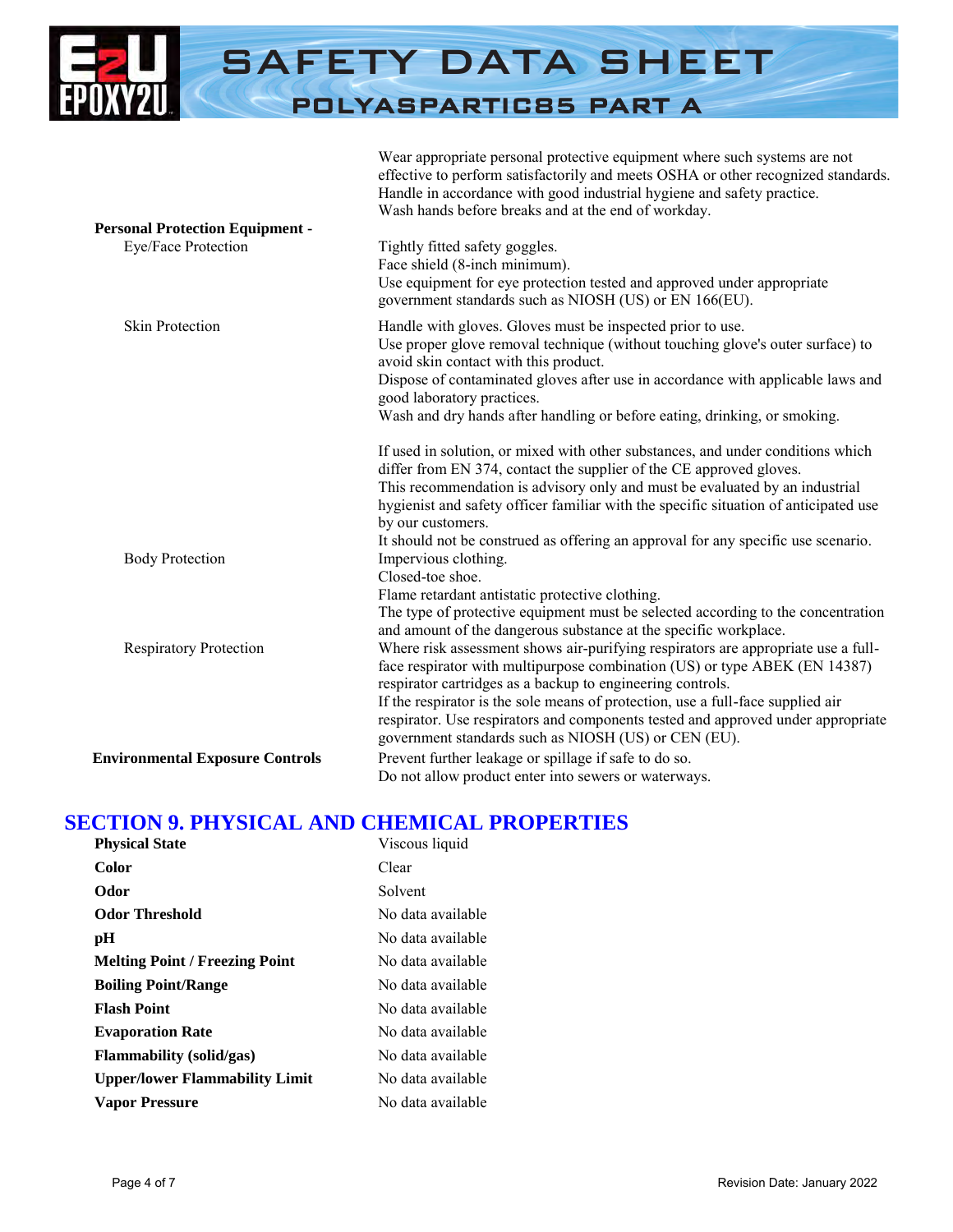

| <b>Vapor Density</b>                          | No data available          |
|-----------------------------------------------|----------------------------|
| <b>Relative Density</b>                       | 1.010 g/cm3 at 77°F (25°C) |
| <b>Water Solubility</b>                       | $< 0.1$ g/L                |
| <b>Partition Coefficient: n-octanol/water</b> | No data available          |
| <b>Auto-Ignition Temperature</b>              | No data available          |
| <b>Decomposition Temperature</b>              | No data available          |
| <b>Viscosity</b>                              | 50-150 CPS at 77°F (25°C)  |
| <b>Explosive Properties</b>                   | No data available          |
| <b>Oxidizing Properties</b>                   | No data available          |

## **SECTION 10. STABILITY AND REACTIVITY**

| <b>Control Parameters</b>                | No data available                                                                                                                                                                                                                                                                                                                                                                                   |
|------------------------------------------|-----------------------------------------------------------------------------------------------------------------------------------------------------------------------------------------------------------------------------------------------------------------------------------------------------------------------------------------------------------------------------------------------------|
| <b>Chemical Stability</b>                | Stable under recommended storage conditions                                                                                                                                                                                                                                                                                                                                                         |
| <b>Possibility of Hazardous Reaction</b> | No data available                                                                                                                                                                                                                                                                                                                                                                                   |
| <b>Conditions to Avoid</b>               | Heat, flames, sparks, and oxidizing agents                                                                                                                                                                                                                                                                                                                                                          |
| <b>Incompatible Materials</b>            | Reactive metals (Sodium, Calcium, Zinc, etc.)<br>Materials reactive with hydroxyl compounds<br>Organic acids (acetic acid, citric acid, etc.)<br>Mineral acids<br>Sodium hypochlorite<br>Product slowly corrodes copper, aluminum, zince, and galvanized surfaces.<br>Reaction with peroxides may result in violent decomposition of peroxide possibly<br>creating an explosion<br>Oxidizing agents |
| <b>Hazardous Decomposition Products</b>  | Nitric acid<br>Ammonia<br>Nitrogen oxides (NOx)<br>Nitrogen oxide can react with water vapors to form corrosive nitric acid<br>Carbon monoxide<br>Carbon dioxide (CO2)<br>Aldehydes<br>Flammable hydrocarbon fragments<br>In the event of fire: see section 5                                                                                                                                       |

## **SECTION 11. TOXICOLOGICAL INFORMATION**

#### **Information on the Likely Routes of Exposure**

| Eye Contact                                                       | Cause eye irritation                 |  |
|-------------------------------------------------------------------|--------------------------------------|--|
| <b>Skin Contact</b>                                               | Cause skin irritation                |  |
| Inhalation                                                        | No data available                    |  |
| Ingestion                                                         | No data available                    |  |
| Symptoms Related to Physical, Chemical, and Toxicological Effects |                                      |  |
| Eye Contact                                                       | Cause eye irritation                 |  |
| Skin Contact                                                      | Cause skin irritation                |  |
| Inhalation                                                        | Stomachache, nausea, vomiting        |  |
| Ingestion                                                         | Dullness, vision disorder, blindness |  |
| <b>Chronic Toxicity / Effects from Long Term Exposure</b>         |                                      |  |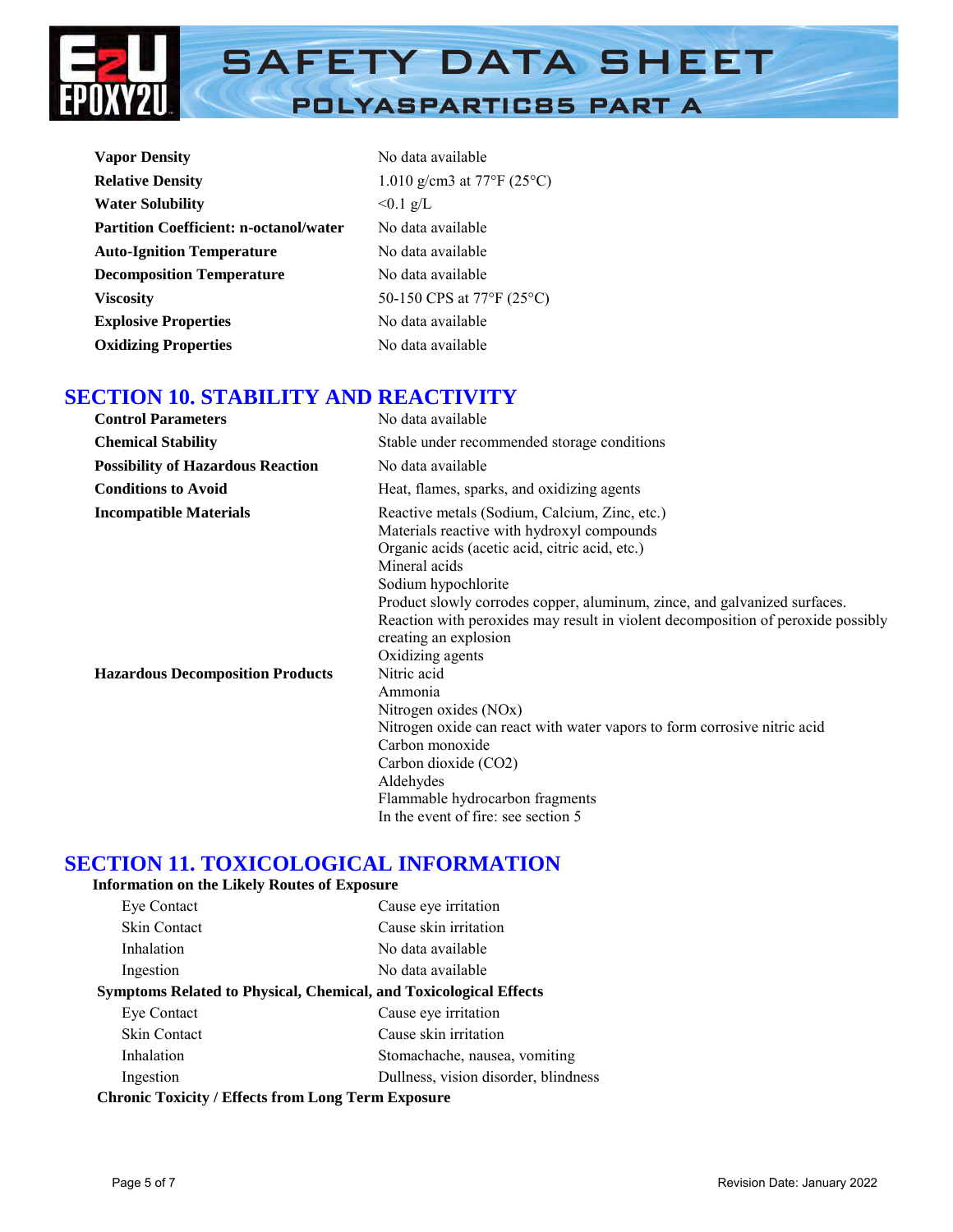

| Sensitization                                                      | Skin sensitizer   |
|--------------------------------------------------------------------|-------------------|
| Germ Cell Mutagenicity                                             | No data available |
| Carcinogenicity                                                    | No data available |
| Reproductive Toxicity                                              | No data available |
| Specific Target Organ Systemic<br>Toxicity (Single Exposure)       | No data available |
| Specific Target Organ Systemic<br>Toxicity (Repeated Exposure)     | No data available |
| <b>Products Numerical Measures of Toxicity –</b><br>Not determined |                   |

#### **Additional Information** –

To the best of our knowledge, the chemical, physical, and toxicological properties have not been thoroughly investigated.

## **SECTION 12. ECOLOGICAL INFORMATION**

| <b>Aquatic Life</b>                       | No data available                                                                                                                                      |
|-------------------------------------------|--------------------------------------------------------------------------------------------------------------------------------------------------------|
| <b>Persistence and Degradability</b>      | No data available                                                                                                                                      |
| <b>Bio accumulative Potential</b>         | No data available                                                                                                                                      |
| <b>Mobility in Soil</b>                   | No data available                                                                                                                                      |
| <b>Results of PBT and vPvB Assessment</b> | No data available as chemical safety assessment not required/not conducted                                                                             |
| <b>Other Adverse Effects</b>              | An environmental hazard cannot be excluded in the event of unprofessional<br>handling or disposal.<br>Toxic to aquatic life with long lasting effects. |

#### **SECTION 13. DISPOSAL CONSIDERATIONS**

| <b>Waste/Unused Products</b>  | Burn in a chemical incinerator equipped with an afterburner and scrubber but<br>exert extra care in igniting as this material is highly flammable.<br>This product should not be allowed to enter drains, water courses or the soil |
|-------------------------------|-------------------------------------------------------------------------------------------------------------------------------------------------------------------------------------------------------------------------------------|
|                               | Offer surplus and non-recyclable solutions to a licensed disposal company.<br>Contact a licensed professional waste disposal service to dispose of this material.<br>Contact supplier if guidance is required.                      |
| <b>Contaminated Packaging</b> | Dispose of container and unused contents in accordance with federal, state, and<br>local requirements                                                                                                                               |

#### **SECTION 14. TRANSPORT INFORMATION**

| DOT (US)         | Not Dangerous Goods |
|------------------|---------------------|
| <b>IMO/IMDG</b>  | Not Dangerous Goods |
| <b>ICAO/IATA</b> | Not Dangerous Goods |

## **SECTION 15. REGULATORY INFORMATION**

| <b>UNITED STATES</b>                   |                                                                                                            |
|----------------------------------------|------------------------------------------------------------------------------------------------------------|
| <b>TSCA 8 (b) Inventory Status</b>     | All Components are listed or exempt from listing on the Toxic Substances Control<br>Act Inventory.         |
| <b>TSCA 12 (b) Export Notification</b> | None above reporting de minimus                                                                            |
| <b>SARA 302 Components</b>             | No chemicals in this material are subject to the reporting requirements of SARA<br>Title III, Section 302. |